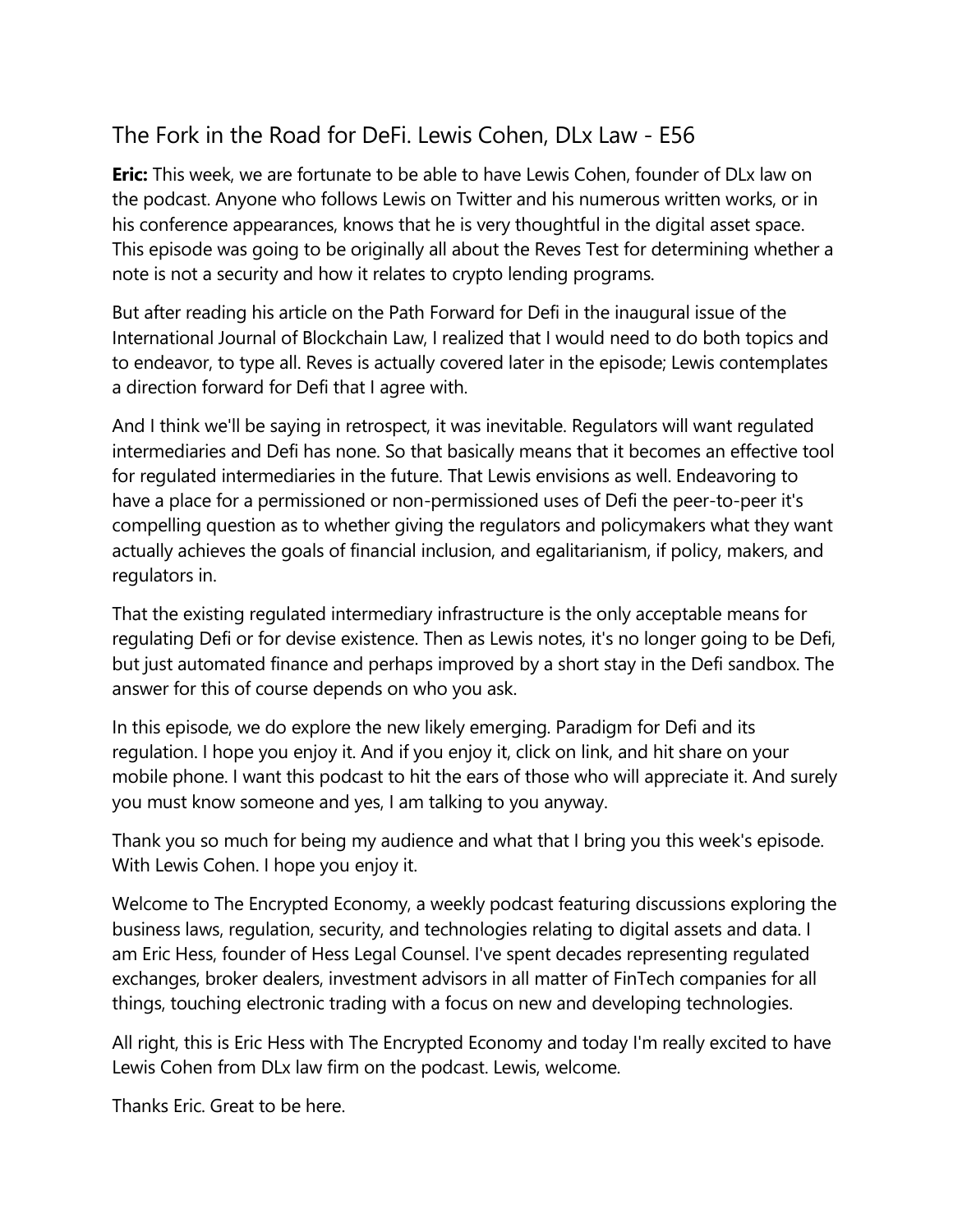Lewis, can you give maybe a little more background about why you think maybe a small boutique law firm might be in some ways better positioned than even some of the larger firms to address the digital asset issues and what's going on?

**Lewis:** Yeah, it's a great questionnaire because I gave a lot of thoughts in that while I was still, I was a partner of two very large law firms who were excellent firms, and they have excellent practices in this area. But what became clear to me was that if you wanted to advise enterprise grade clients in this space, you also had to take on some of the newest startups in the.

Clients that are really difficult to handle and manage in a large firm environment. I like to say you got to get your toes in the mud and really squish around a bit and large law firms just aren't built to handle clients like that matters like that and engagements like that. And I realized that, there was a spot in the market for a very experienced lawyers who had the ability and willingness to deal with startups and new things and stuff that didn't always make complete sense.

And then apply those learnings to our larger, more enterprise type clients. And I feel very fortunate at DLX law that we've established a client base that really ranges from, fortune 100 type companies all the way down to a single person, 20 rolled. Hey, I've got an idea of things and a lot of stuff in between.

And I think that is a real advantage of being a more boutique type law firm.

# **Eric:**

# Yeah. Think

when you're particularly in a developing area, like digital assets, if you're trying to shape the space or shape your participation in it, it's easier to do. If it's, you can effectively control it.

Often I asked my guests to share something. Personal, a personal experience that helped define who you are, something a little bit about yourself, maybe a singular event that, that just shaped you as an individually.

**Lewis:** Sure. I mean, for that, I would say growing up on relatively modest means in New York city in a difficult time for the city New York city is an incredibly eclectic place at all times, when I was a kid in the seventies, it was our really wild place.

And yet a lot of people doing a lot of different things, some of them. Some of them made absolutely no sense whatsoever. And I think early on, I developed a tolerance for the creativity that comes out of look you're in a place where some people are brilliant and crazy, and some people are crazy and crazy.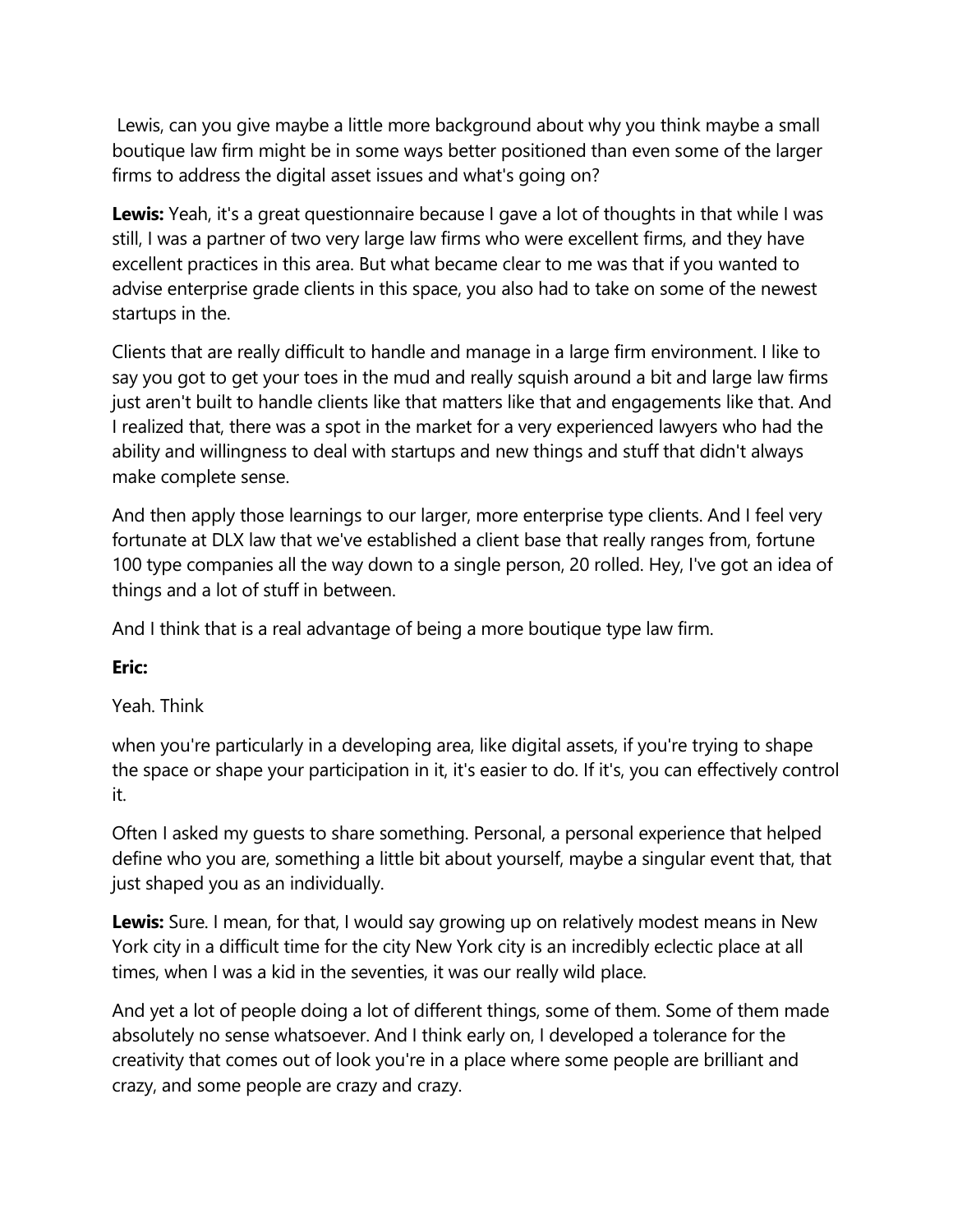And I think when you get to crypto, you see some of that too. So I think that was really formative for me.

**Eric:** Excellent. And, and getting back to the question Effie let's get into your background and pretty much what led you into creating, what I guess I would call it would be a boutique practice focused on digital assets.

**Lewis:** So I think really the signal point for me professionally. Was being involved in the area of securitization and structured finance. And I was privileged to ride the wave up as securitizations are took over the world. First the credit markets and then pretty much everything in 2004, 5, 6, 7.

And then of course, to watch the utter devastation that the failures in that space caused, throughout the country and throughout the world. And there are a lot of important takeaways that I think folks in the crypto space I can take from that in terms of innovation and its potential negative consequences.

I got involved in the crypto and as we called it back then blockchain and DLT spaces back in 2015, because I felt like this was an area where we could do better, and I continue to feel that way. But at the same time, an absence of learning lessons from what was ultimately behind the financial crisis, can lead to bad results.

They get a price has never looked the same as the last one, but I think it's important to learn from that. So that's really what brought me in here. I couldn't be more excited about this space, but also I bring a certain level of cautiousness. Because of what I did experience, being really very directly involved in the events that occurred in 2000 8, 9, 10.

**Eric:** Yeah. I can share some of that experience. I was over at Lehman Brothers at the time. So I did, they might have had something to do with it. I left actually a month before they, that happened. Anyway, but I did know. So anyway, I wanted to talk a little bit about you, your recent article you, you published with Alexander Lipton Defi: A Pathway Forward.

It was published in the International Journal of Blockchain Law their inaugural edition. So congrats on that. In that there was a quote you said regulators should find ways and I'm paraphrasing both formally. Through rulemaking and informal through the regular flow of supervisory, dialogue of incentivizing the development and operation permission, access points UIs to the many protocols developed for use in.

So before there's a lot to unpack here, obviously. That's why he wrote the article. But let's just start off with a retrospective. So if you had to issue a report card, I warned Lewis like two minutes before we started this podcast. So fair and unfair, right? Like I gave him some warning, but really not all that much.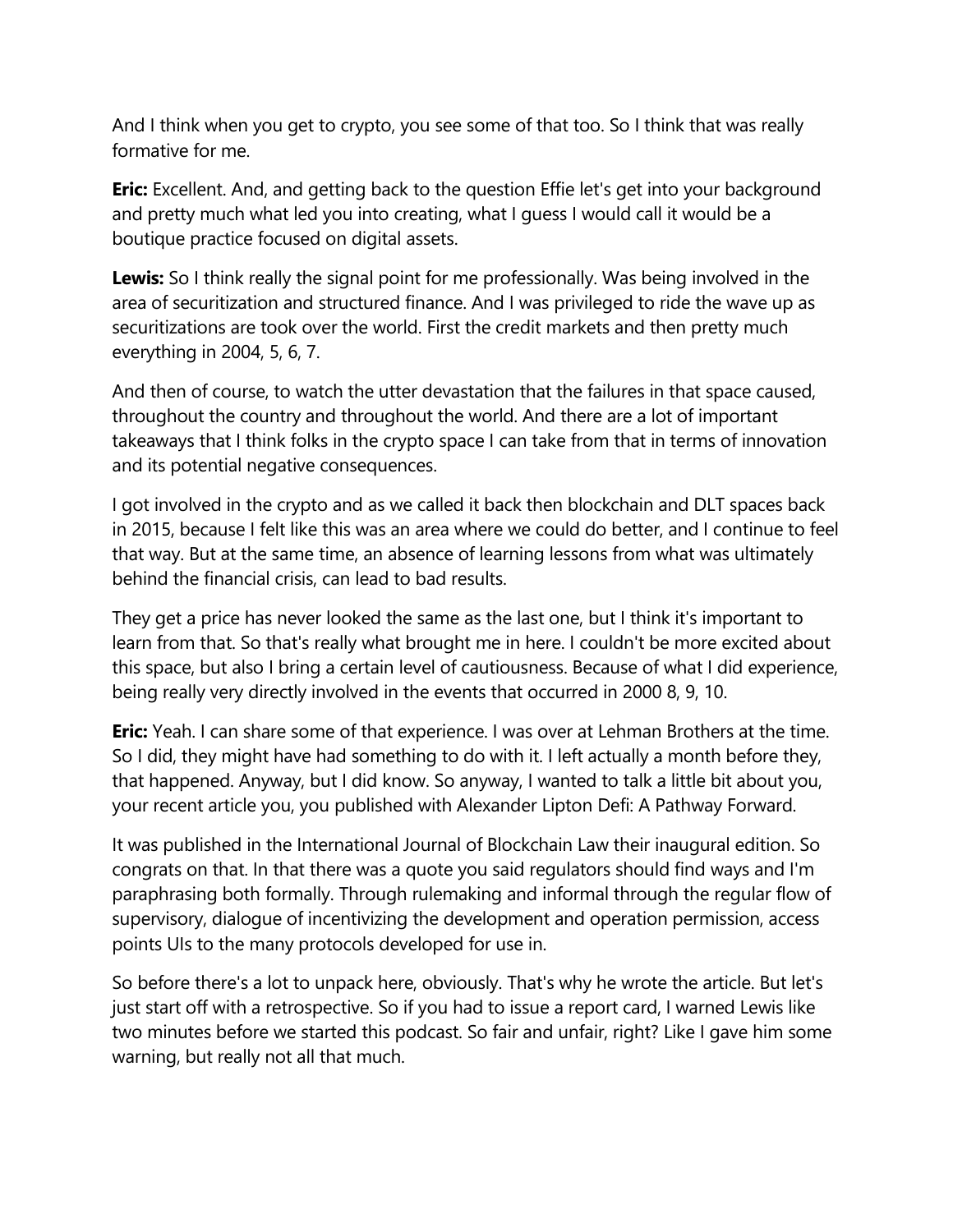So if you had an issue, a report card on both the informal and informal today, I'll ask you the questions in order, which regulators would you grade.

**Lewis:** Sure. No, I think it's a good question. And we should all think about that. We live in a world where we are evaluated whether we like it or not.

If we're in private practice, we're evaluated by our clients. If we're in government service, we're evaluated by, our stakeholders. If we're policymakers we're evaluated by the electrolyte. Correct. You know, w we were all evaluated, and I think we shouldn't be shy from expressing opinions and receiving them honestly, and openly, I think at this point, Eric, you've gotta give folks at best incomplete attempts have been made.

And I think we, we have to be sympathetic. And as someone who's been around financial markets for a long time, I really am sympathetic for the difficult job regulators have here. You know, we forget sometimes that regulators are very talented people who often can be making quite a lot more money in the private sector they're there because they care and they want to help sometimes, their positions in the public sector and the regulatory sector may make that difficult.

But you know, it is important to bear in mind. These are folks that are trying to do. You know, particularly when you look at the sec, the work that the fin hub team led by virus, the panic has been super relative and they're really making efforts. I think the question really is how much more can be done.

It's, it's an incomplete so far. I'd love to see a way that you know, staff both at the sec, And at the CFTC and other regulators can not only create sort of an open door policy, but absolutely help drive change. And it's not an easy thing to do. And it's not the job of regulators to deliver solutions.

It's the job of market participants and their counsel. But I would like to see more particularly what we speak about in the article, Eric, is the idea that. I assert fundamentally, Defi as a concept is not something that's going away. People have developed tools that allow Defi to exist, and people have shown that they want to use those tools.

They like it. They like having completely sovereign financial relationships, at a distance without trust among persons. And that is a very enticing thing to many people at the same time. It's a much wider universe. In my view of people who are willing to accept a certain level of trust in their relationships, they're happy to delegate parts of their financial lives, where regulators can do a better job of it's starting to distinguish between those two groups rather than seeking to shut down.

People who are having what in many cases are unequivocally legal and valid economic relationships privately between two peers and rather attempting to stop that behavior. To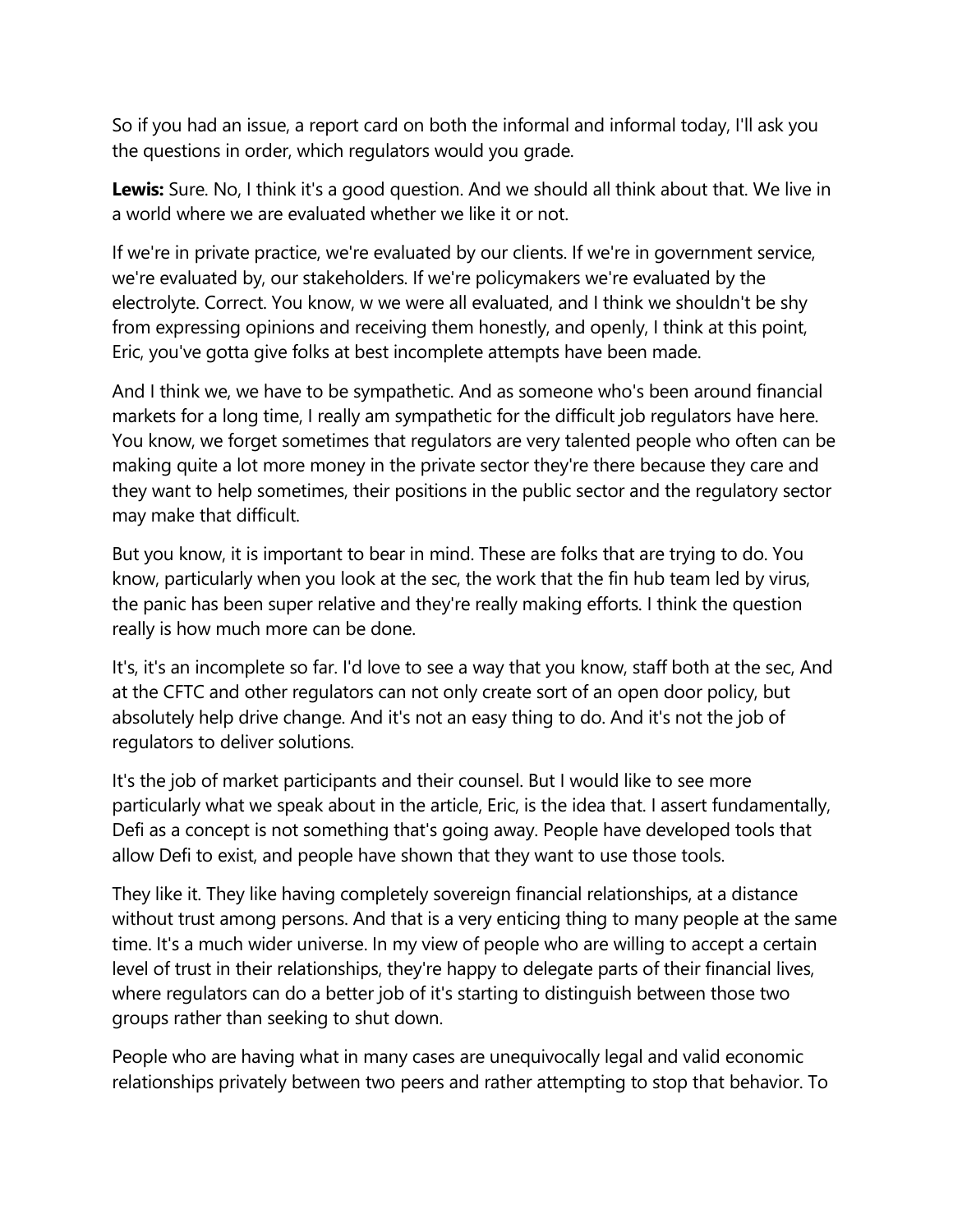get at a relatively smaller percentage that are violating the law what I'd love to see. And my co-author who's amazing.

Alex leptin, if you don't know Alex in the space, please coatrack to have some information about him, but he's fantastic. Well, both Alex and I would like to see, as you cited in the quote, Eric is regulators like the sitting down again, formally, and informally and saying, sure. Defi is out there.

And when we find examples of people using it, wrongfully, we're going to prosecute. However, we recognize that folks are going to use that instead. Let's look at the analogy of iTunes, right? File sharing is still a, a thing using. Various tools, but I, the iTunes store and then subsequent other services like Spotify demonstrated that permissioned use of downloading music is something many people are very happy with.

And I think we'll see that with financial arrangements as well. The Defi tools that many of us know in LA. I believe will continue and should continue, regulated financial institutions and other new market entrance can, are, start to say create versions of these tools that are permissioned and allow a greater level of compliance for, regulated entities where people managing money on behalf of others that cannot work in a purely anonymous, Defi environment.

**Eric:** Lewis, do you think that the regulators. Might be more constrained by and I'm not picking on chairman Gensler, but on a chairman that's probably more politically motivated both publicly. You know, and I, you I guess within the agents then than his predecessors, do you think that constrains the ability of the staff, just you know, they happen now sift through public statements that are generally hostile toward digital assets.

Do you feel that sort of complicates their ability to engage in that constructive?

**Lewis:** It, it's a really good question. I think when you look at the situation overall, from my perspective, there, there's really one core question at issue here, and that is not whether or not most new.

Issuances of digital assets meet the, how he tasks in our securities, which has been the STCs position pretty much since Clayton and through chair. Ganzler I don't think the, either the, the commissioners or the staff have been wrong sided about that. I think the question really has to do with the digital assets themselves.

I've written a lot about that as Eric, and this is where. I think my views do differ a bit from those of the commission. The commission has maintained without being particularly clear about it that after an investment scheme has been launched through a sale transaction scheme follows the digital asset around like a bad penny.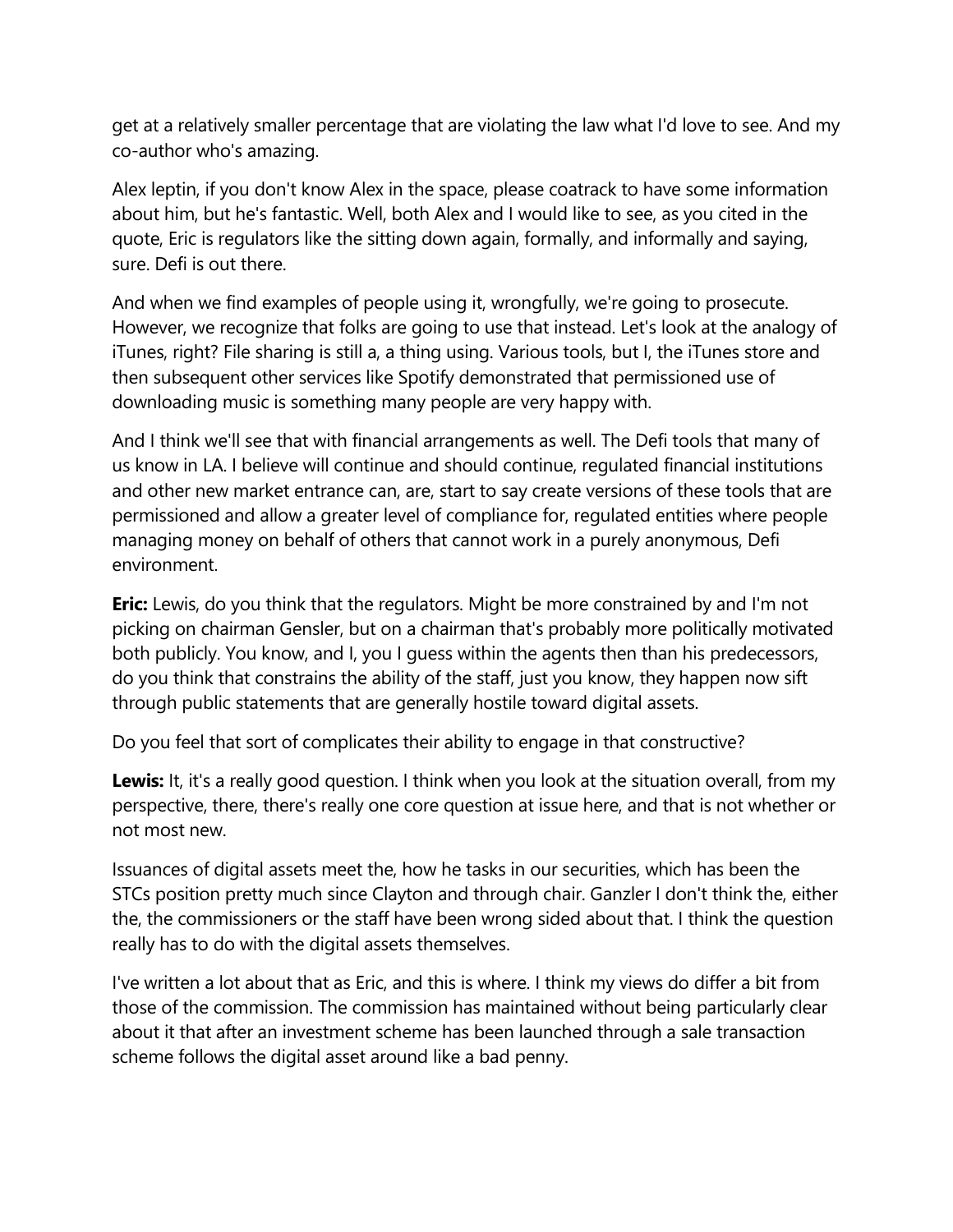And so at some point it no longer does with the important caveat that it might come back one day when you're least expecting it. That position was codified as it were in this idea of sufficient decentralization, the idea that a scheme follows an asset around until some point as the whole project is sufficiently decentralized, then it's no longer a scheme.

The asset itself. Is no longer a security. And then later, if for some reason the whole project we centralize, then the asset becomes a security again. And I think that's well-intended, but just an incorrect reading of the law. I'm not aware of case law that supports the idea that an asset independently can be the means by which an investment scheme is transported.

And the reason it's important to understand this. And I know you, you want to talk a little bit about the Reves test? I think the Reece test provides an incredibly important contrast assets, be they digital assets or paintings or any, which other thing earthworms have been used. There've been a myriad of assets that have been part of investment scheme.

Yeah, the problem is when those assets are sold and resold, it is not a parent and frankly it cannot be a parent to the purchaser of the asset, whether that asset is transmitting a scheme, whether it's the embodiment of the scheme or whether it's not the sec themselves, ironically enough, have made this clear in any number of their writings including in some of the.

The briefs that they've filed, where they know that you cannot evaluate whether an investment scheme is or is not present simply by looking at the contractual documents, you have to look at all the facts and circumstances, statements, implied things, all sorts of stuff. And that's fair. And I agree with that, but third parties who are purchasers of.

Cannot do the kind of forensic investigation that the sec can do. So it's simply not possible. And nor is a practicable to apply a doctrine that says an asset carries with it, a scheme. I think there are better ways of getting at that. And I think, hopefully we'll see some introduced into the public discourse before too long.

Because the sec is right to say, and this is, I absolutely concur that more and better disclosure is needed when funds are raised through investment schemes, where assets are sold, that become widely traded. So I think we agree with the sec on a lot. It's the means by which the policies which are right are implemented and they make all the difference in the world.

So I think it's less to me about a political agenda coming back to the beginning of your question and more about how you implement the law, in this case, there's just too little in mind. Humble personal judgment to a little reading of the law here and too much, grandstanding around politics in all directions.

Everybody has responsibility for that. I'd like to your lawyer, let's lawyers, let's be lawyers, let's read cases, let's do analysis and let's get that kind of stuff done.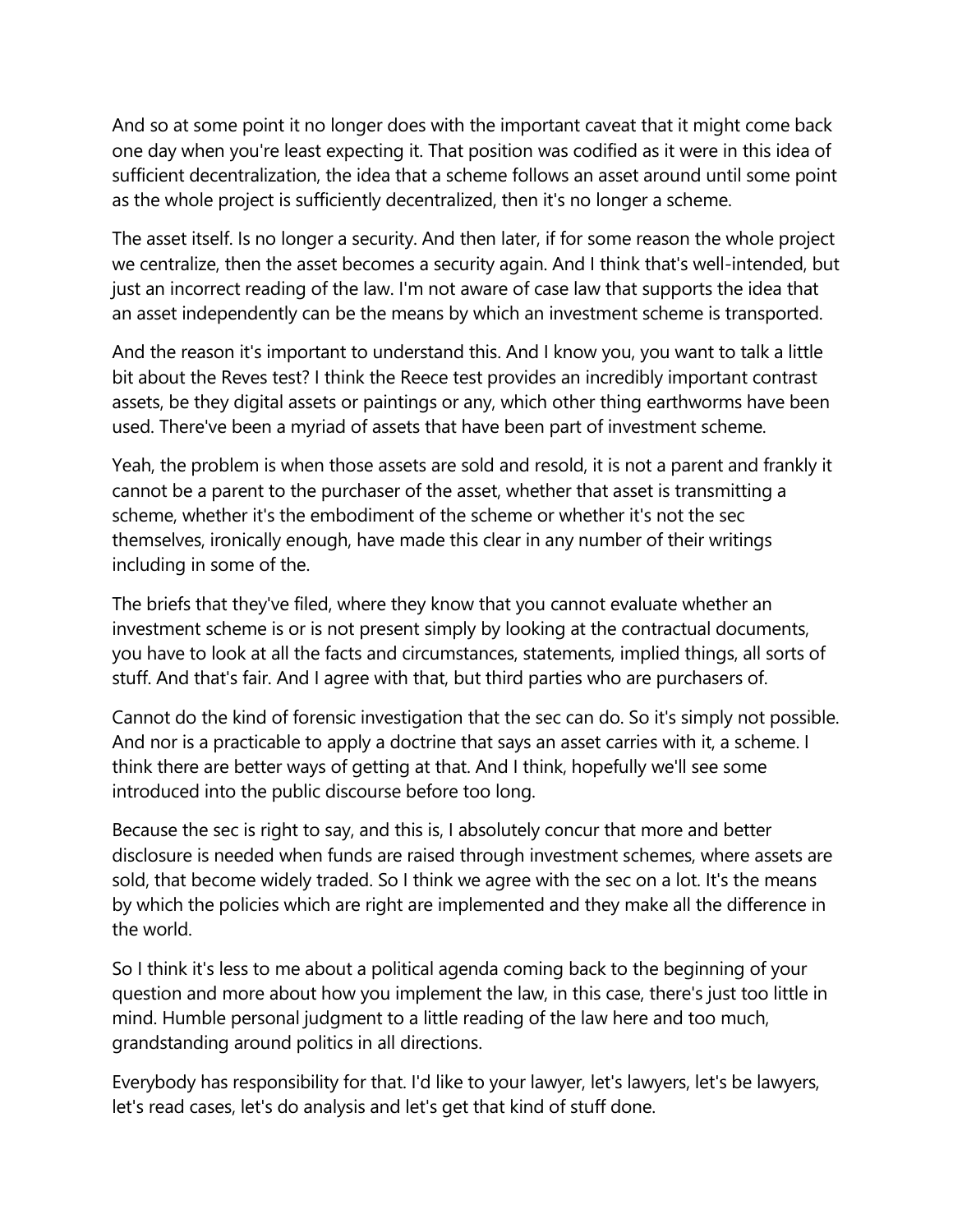**Eric:** And so as it relates to the U S market, does this, does that construct effectively? Forced the adoption of more securitized token offerings.

After you, you pass through the reg D VC angel investors, family offices, where you have an exemption under 500 for that next step. Has often been viewed as, okay. A public ICO doesn't really work in the U S obviously he's the pathway for the U S to now think of that next step as a STO or a securitized token offering.

**Lewis:** No, this is my short answer. And I'll tell you why our because, there is absolutely no reason why someone seeking to raise money in an investment scheme, be that a whiskey investment scheme or any, which other thing cannot and should not be able to do a full registration. Of that investment scheme or investment contract.

Again, if we swap out digital asset and then whisky and interestingly enough and I'm a fan of whiskey myself especially scotch whiskey. Interestingly enough, there have been a number of whiskey investment schemes that have been proposed recently. If that whiskey investment scheme is a security, there's absolutely no reason why that investment scheme can't be registered with the sec.

It doesn't make the whiskey, the security, even if the whiskey that's being sold is dependent on the efforts of others. So I think first and foremost, we should be able to have registered offerings of investment schemes in which an asset of any type digital or liquid, it comes out the other side.

I think the concern really is a different one. And that is, in very understandable interest in saying how are digital asset markets regulated? And there is unequivocally a concern among a number of our regulatory bodies that right now, the limited regulation that applies to digital asset markets is in.

That gets into some typical questions about what a better approach would be. But I don't believe that characterizing digital assets, which are not securities as securities simply to get jurisdiction or digital asset markets is a good policy outcome, nor is it one. I think that courts will ultimately support.

I think what we need to do is focus on, the laws at stands. Try and squeeze square pegs, proverbially into round holes, but that may require a change in the law, and we'll see how that sort of develops.

**Eric:** So in, in the model that you envisioned in the paper of moving toward a permissioned, a in a I guess a non-permissioned environment, does it necessitate other precursors to for regulators to start to move towards.

**Lewis:** Yeah. So Defi is a very unique kind of a beast in that it really allows these automated financial arrangements and the presents two different regulatory challenges.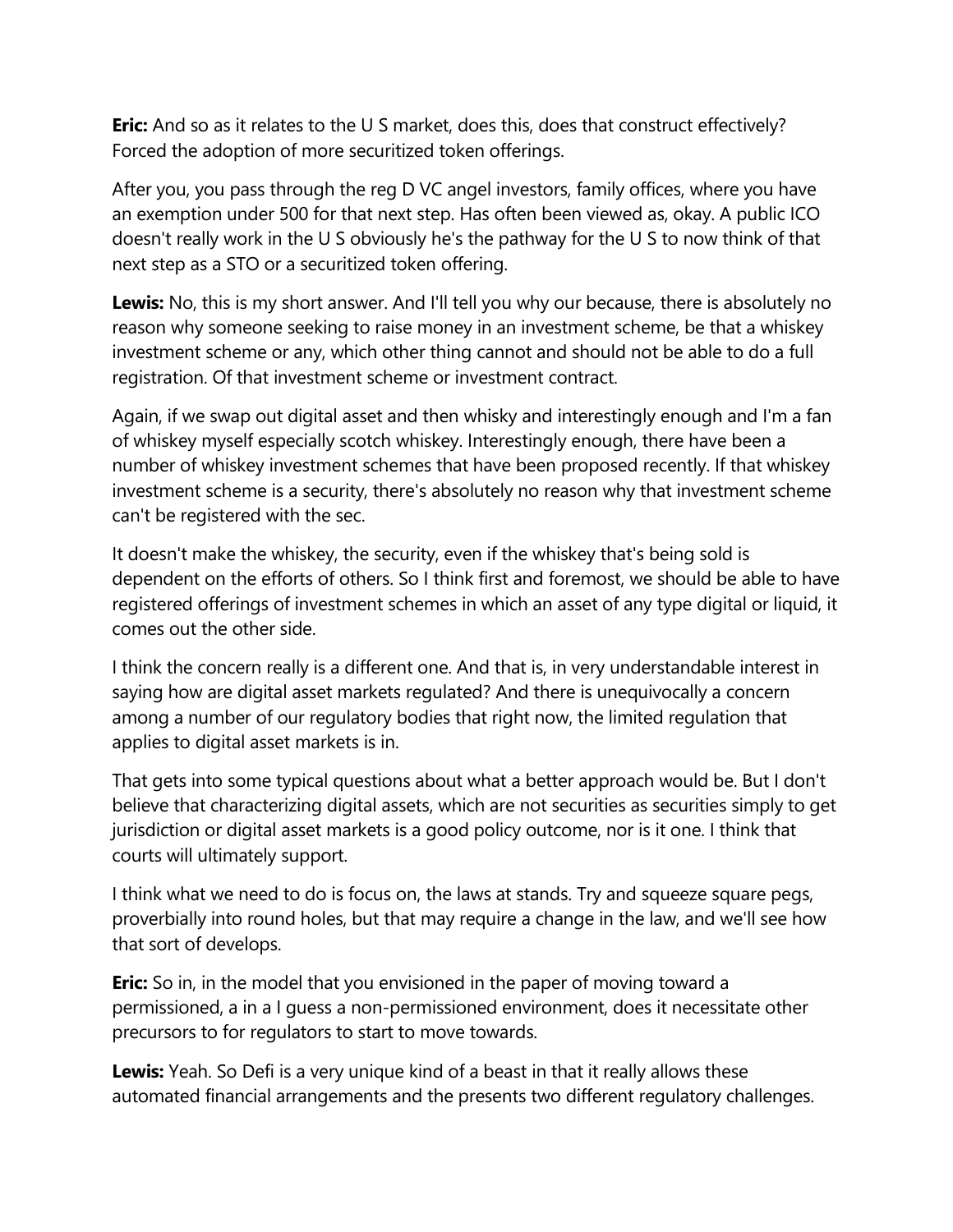The first is sort of financial regulatory or you know, money, transmission sanctions orientation, in Sudan. Blockchains, we simply don't know who's participating and there is unequivocally the potential, at least for illicit use.

The financial system has always benefited from a level of due diligence done by financial institutions. This does not mean that financial tuitions have done a good job of it. And enforcement action after enforcement action against traditional financial institutions have demonstrated. They haven't always done a great job, but there is at least a choke point.

And I think there's a lot of fear and we saw. And the financial action task force or FATF's final guidance that was released in my two weeks ago. There's a lot of concern that a world without any choke points at all is a much more dangerous place than a world with bad choke points. And I think we can all, if we sit back for a moment, understand at least where they're coming from or why they might be concerned about this.

It doesn't mean that they're presented good answers, but we can understand where the motivation for concern lies to implement, what we thought, and, and kind advocate for in the article. The first step is addressing the permission side of things. And so that is the money transmission related issues, the potential for a money laundering, of course, our anti money laundering prohibitions and sanctions evasion.

So permission to actors that utilize. Automated money excuse me, automated market makers automated lending programs all of that can in theory work just as well with permission front-ends I wouldn't call it Defi because it's not at that point. It is got a centralized choke point.

However many of the tools could still be utilized, albeit, and I know one of the points he flagged Eric was liquidity. You'd really have to rebuild liquidity in that environment. But in theory, you could. But you rightly asked sort impliedly aren't there other precursors or issues that need to be addressed.

And the other issue is definitely the security as well as side, as I said, to the extent that the position is taken, that a given digital asset, other than perhaps Bitcoin and uh, ether. Our securities, then you, how do you get past the idea that all of these transactions need to take place on national securities exchanges?

I think the right answer is not to treat the assets of securities, but rather to recognize that other regulatory schemes are more appropriate. So I think to. Fulfill the vision that the article puts forward. We need to both have a permission front-end that allows AML and anti-sanction avoidance to be implemented and a world where activities in digital assets that are not securities are not regulated as if they were securities.

To achieve a different end. I think those are the two key elements that we do need to achieve, to put forward this. But I think there's a world where, regular folks use DFI and,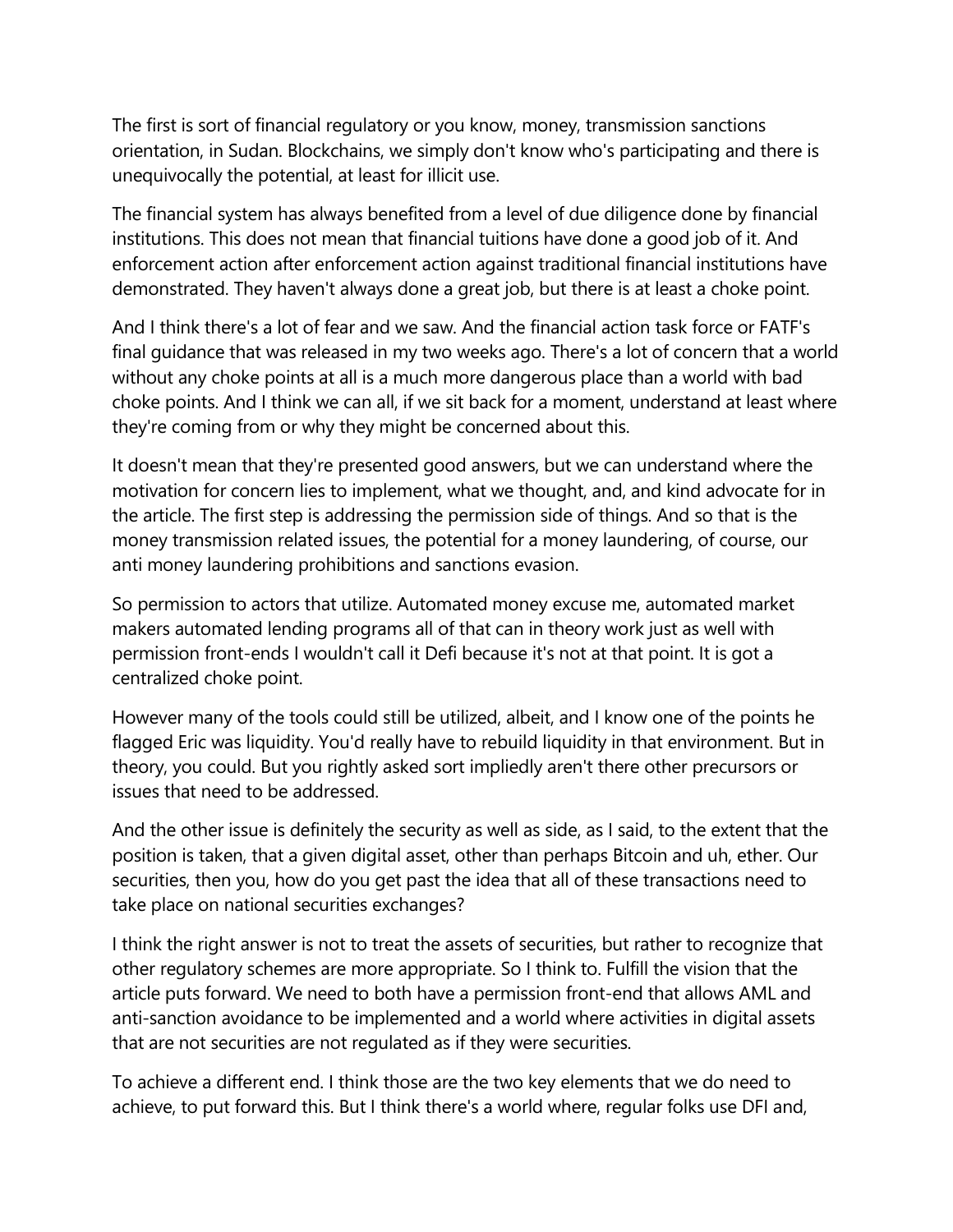asset managers and banks and others use those same tools, but in more permission to environments.

**Eric:** And so in the permission context, What particular Defi applications do you see being embraced first? What's that pathway look like for traditional finance adoption? Yeah.

#### **Lewis:** Yeah.

Right now, financial institutions are there. Ultimately, like we are as lawyers to serve clients, they're not actors in and of themselves.

They don't build or make anything financial institutions serve clients who interact with the real economy and participants in the real economy of. There are things we can start to do in blockchain networks that are interesting and relevant to us, but in order to do them, we need to have access to digital assets in a variety of different ways.

And we need to price them very accurately. So liquidity is a very. Subtle sort of thing it comes and goes. When, kind of people, at least expected markets allow liquidity to be attracted. And so if we're going to have, for example, tools, we are Different kinds of, um, digital assets are used.

I'm trying to think of a good example. The one wasn't immediately coming to mind, but where digital assets are used in the real economy, then you're going to have markets that price, these accurately allow you to hedge exposures and allow you to either dispose of, or acquire those assets whenever you want at a readily identifiable price.

And I think those elements. Of traditional finance fit well in a permission environment, you can acquire the assets, dispose of them, or hedge the risk on them in a variety of different ways, through permission tools, as well as through non permission tools.

**Eric:** And, and in the context of traditional finance adopting Defi, how do you see that changing the narrative?

From a regulatory embrace perspective, like how, how does that evolve in, in, in does Defi become effectively? Maybe Trojan horses, the wrong word, but way that that the regulators finally start to get the pressure from the real world, like the traditional finance sector that, Hey, this is something that we need to adopt.

fits very well into our infrastructure. We're the, the throat to choke the intermediary. I dunno if that's what you meant by choke point, but we could either mean it can either mean it can either mean like a narrow choke point, which holds things up where it can mean a throat to choke, but.

How do you see traditional finances adoption of that? You know, changing the regulatory, the discussion.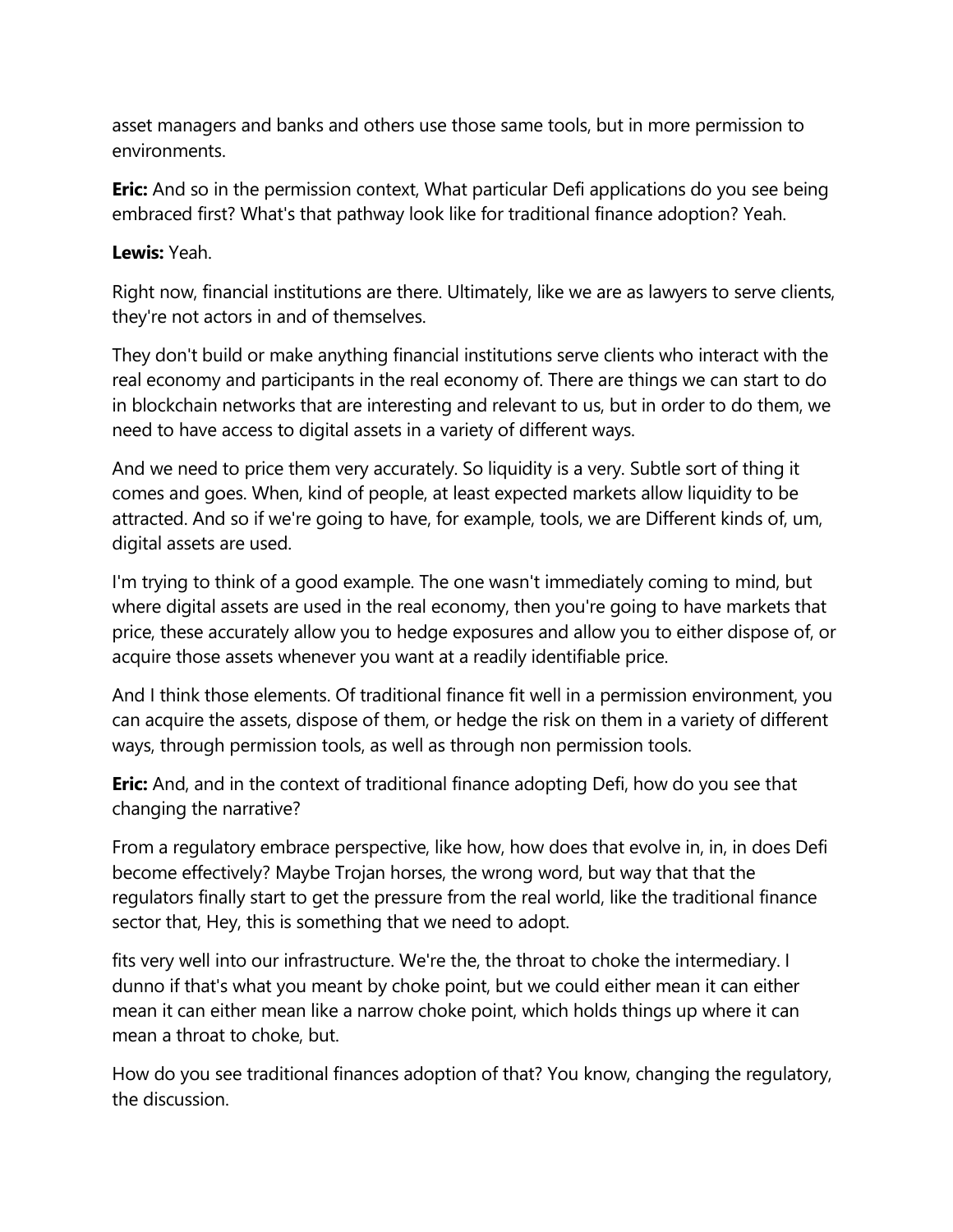**Lewis:** And that was a great question, Eric, and I think it will change things, quite possibly dramatically because all of a sudden things like an amenity and a middle. That's hard to say, enhancing cryptocurrencies, as FATF likes to say are perceived, why is privacy needed?

It's probably because there's some elicit activity being, going on there, so that's bad, but if institutions are interested in privacy enhancing um, assets. They're doing so for commercial reasons; they don't want the world to know what they're trading or how they're trading it. And so all of a sudden, privacy enhanced cryptocurrencies and amenity enhanced cryptocurrencies are not a bad thing, but there's something that are essential to commercial activity.

And I think we have to take another look at this. The fact is paper, money evolved somewhat haphazardly into. The solution that we have today, whereby one of the main choke points on paper money is its physicality. Especially as we started to eliminate higher denomination paper bills, and they can just very impracticable to handle large amounts of paper.

And that itself, helped, you limit the illicit use of cash, not eliminate by any means, but a limited we're going to have to find other tools and people are working on other tools. I think you've had some folks on your show that have talked about other tools. So I think, but regulators are going to have to rethink that privacy is not necessarily an indication of illicit activity.

It can be an indication of actual, very legitimate commercial concerns. And hopefully that will get, folks To recognize we just need better tools. We don't need lack of privacy. We want to encourage privacy, but to do it in a way that doesn't, raise other alarms, in terms of money laundering, money, transmission, illegally, or sanctions avoidance.

# Right.

**Eric:** And I think I've even heard interviews like on Z cash, which is often like on the Treasury's Hitlist for these privacy coins. And the point that's been made is that, just because it's a privacy coin, Does it mean that you can't collect information doesn't mean that you can't run adapt next to it?

It doesn't mean that you, you can't otherwise get this information. It just means that the actual transactions themselves are private. It doesn't mean that other relevant information, whether it be on the permission parties or otherwise can't be extracted. So this, this distinction between permission and non-permissioned access, Do you see the regulators saying, yeah, that sounds great.

Partitioning the non-pro permission and embracing the permission.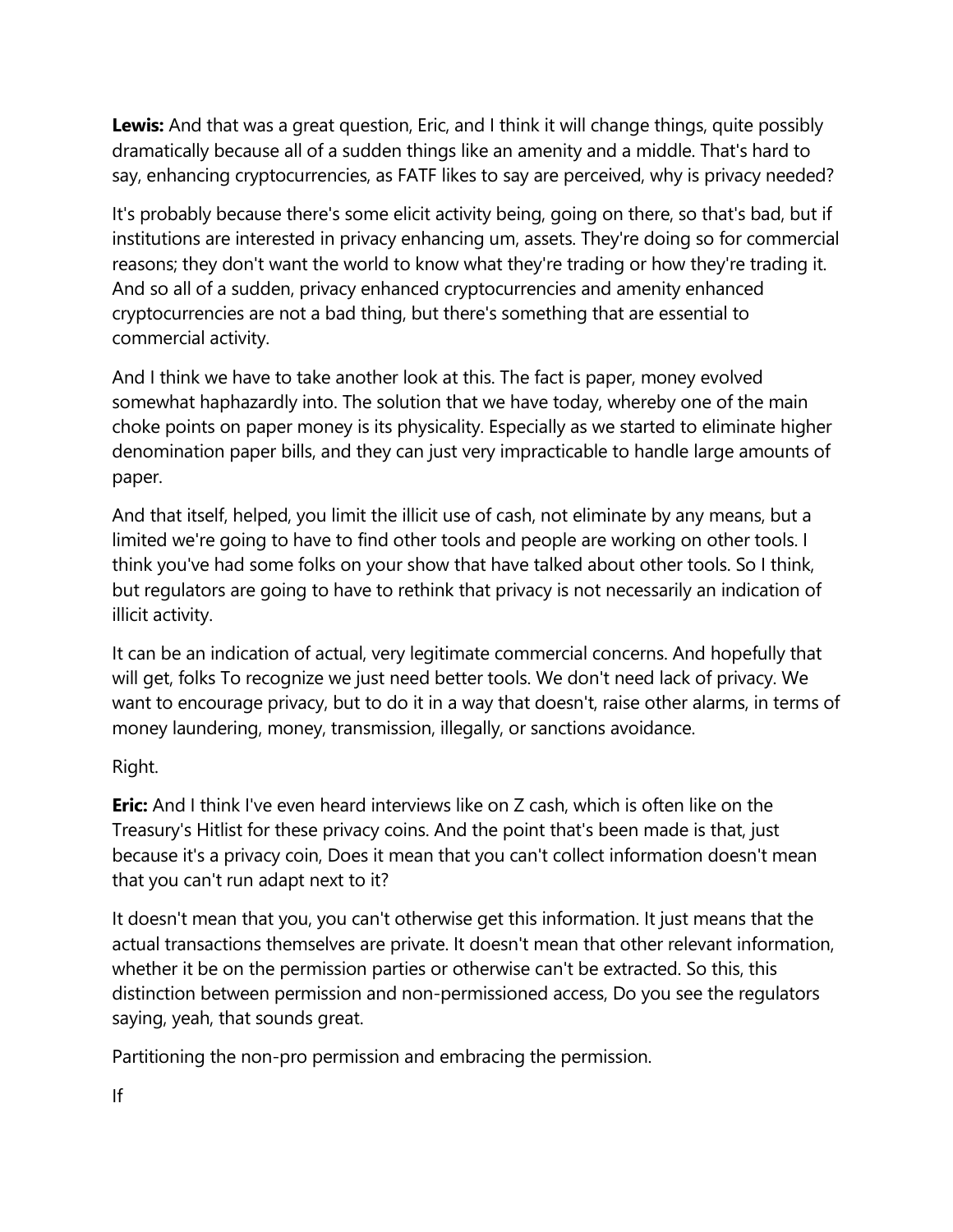**Lewis:** you're a regulator and you're listening, give it a thought, I don't know. I think people have to store, if I may say, wake you up and smelling the coffee, that DFI simply not going away that. I, and I often Eric likens this to the experiment experimental the United States with alcohol prohibition, between the twenties and the thirties.

And look we managed to, to have, have a hard fork and our constitution, we call that a constitutional amendment. And we had a hard fork to prohibit the use of a substance. Commercially that a lot of people wanted to use, and it did not work out well at all. It did not work out well at all.

I think trying to outright prohibit private parties from engaging in activity that they're comfortable with will not work out. And you know, I would, I say to regulators is focus on actual bad activity where crimes have been committed and, and hidden through use of Defi, Protocols go after those people, that's bad ransomware, people who hack into, hospital that's horrible and that needs to be stopped.

But, but stop spending time going after Defi, but recognize that the side by side should be encouraged. And how does that get encouraged? As we said, both formally and informally, particularly vis-a-vis bank. Thanks. Supervisors have a lot of sway over what banks do and don't do to quiet conversations that take place, with their supervisors.

And that's a way of starting to suggest that permission to access points is something that the regulators might look favorably on. If a bank has to expend capital to develop a new technique or acquire a business, they don't want it. You know that risk, unless they have some comfort that what they're doing is not going to be, get them in tremendous difficulty with their supervisory entities.

So that is an informal, sort of directional, that regulators can do today is to say, Hey, look into this. This could be worthwhile. And of course, more formally that can be done through rule-making of different types. We don't call that in our article Defi because it's not defined, I don't want my.

Hence, ringing me up and say, Lewis you know, you sold us down the river. We started with automated finance, and I think it is a different thing, but it's still a very valuable thing. And it's something that I think can exist symbiotically with the Phi because as more and more users use the protocols, there's more and more demand and more ability for smart people to come in and.

The Defi primitives that ultimately will be the more centralized, automated finance, widely use tools. And again, a sort of very rough analogy is through Linux and red hat you know, having an open source, an open system. Versus another commercial business that sits on top of it and delivers more sophisticated tools.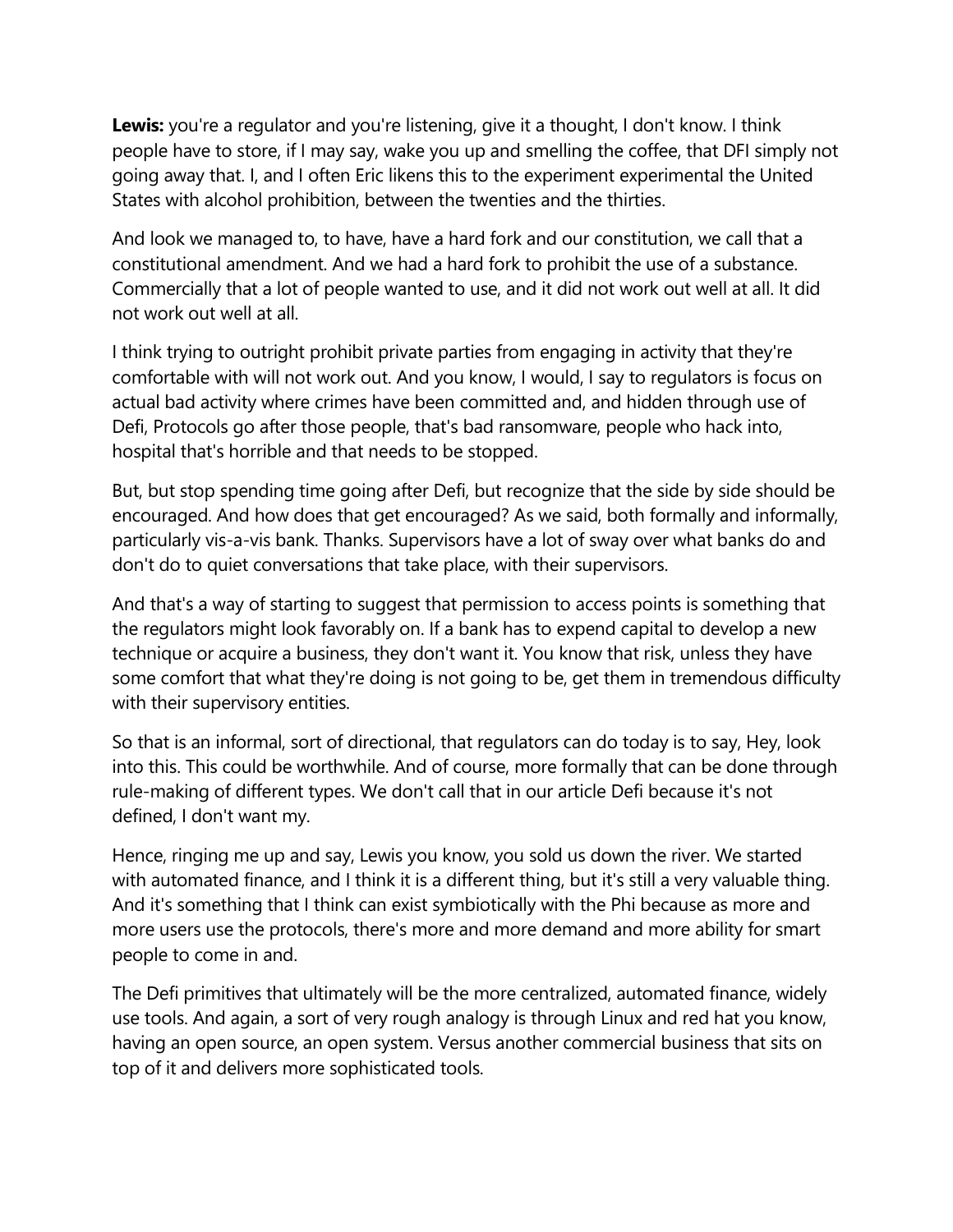It's not a perfect analogy I recognize, but just another kind of angle on this. So I think we, we will see that, but it'll take a little bit of time and some willingness on the part of regulators to stick their necks out a little bit too. And we need to support our regularly or regulator friends and not, constantly denigrate them.

That's not how you get people to, to stick their necks out on your behalf.

**Eric:** That's true. In that context I just wonder we recently saw doing a deal with maker Dow, which was stunning. And I wonder if, we reach a certain point maybe here in the U S or even internationally.

When you have a couple of signal players, lighthouses, so to speak that adopters, that all of a sudden you've reached the tipping point where everything will start to reaccelerate again. Because now all of a sudden it's oh my God, it's really happening. Like you just need one beacon lighthouse to get pushed out over the goal line.

And then all of a sudden there'll be just like this whole. We were waiting for that signal here it is. We were like reluctant and now all of a sudden we have to embrace it, but that may be the embrace of the, what you call automated finance versus the Defi. And I You know that if, and when it happens.

And I suspect that there will be a tipping point where the, you know, and maybe not everybody will be aware of it, but there'll be meaning it won't necessarily be broadcast, but you might find a lot of institutions simultaneously moving into automated finance and striking these deals in a hurry.

Does the non-permissioned side get trampled in the process?

**Lewis:** Yeah, no, it's a great question. It's a real question. It is a real risk and look part of what draws so many people to Defi is the fact that it is the, not only is it decentralized finance, but it's the opposite. It's Contra finance. It's all the things that many of us don't like about traditional finance.

The stuffing is conservatism, the sort of idea that the rich get richer. Kind of, has to make, do for their own, right? Yeah, absolutely. And so recreating that is not something I'm necessarily promoting at all. I'm only saying that we need a balance and we're not going to have a world that exists without financial institutions.

I think we can all recognize that financial institutions can and do serve a purpose. We can encourage the ones that do a better job and discourage those. The tone, but I think we've we, we, we've got to have a balance. And in that balance, I think shotgun, to your example, Eric is doing incredible work in, in sticking their neck out.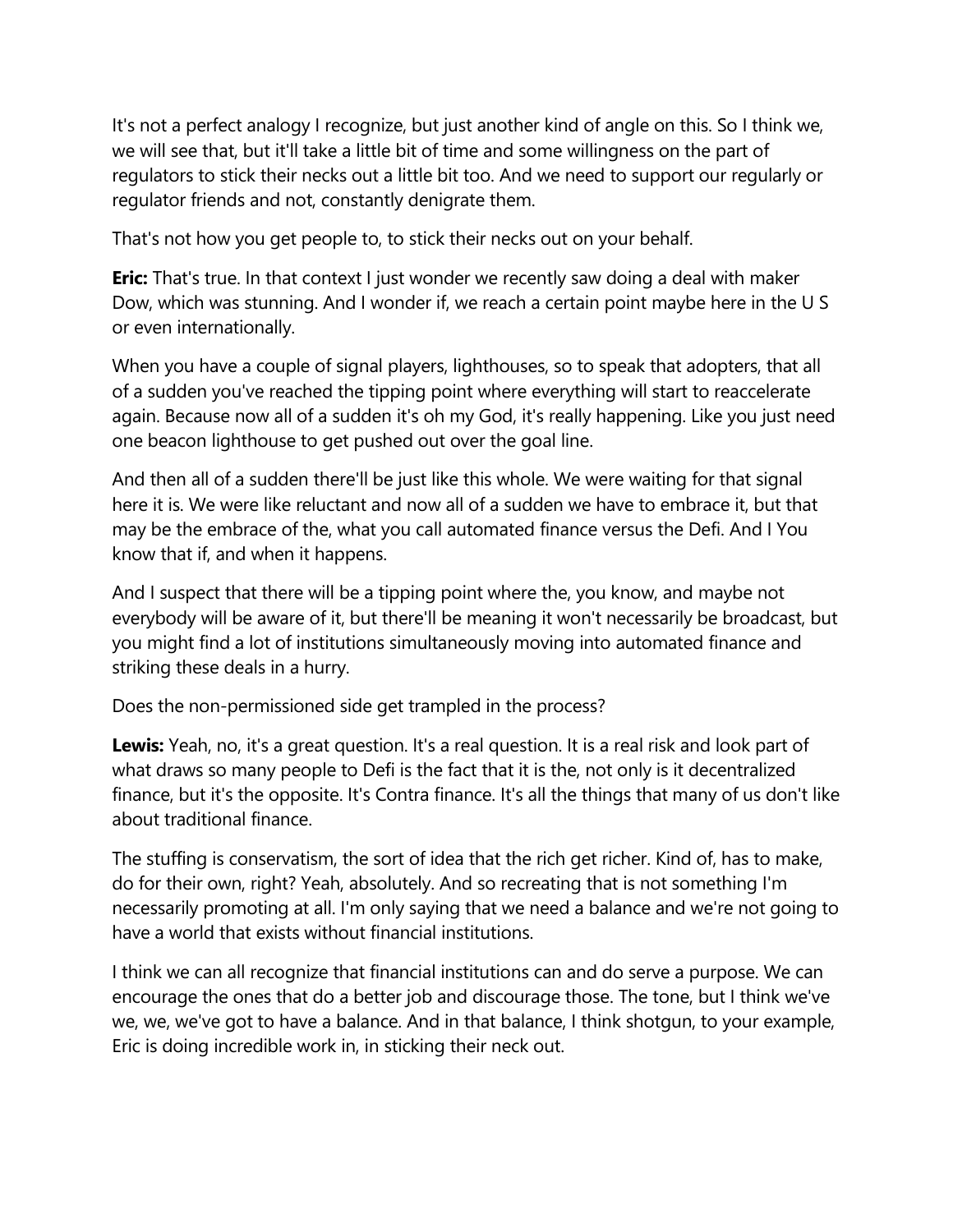Doing exactly what we said and say look, let's give it a shot. It's a small project, but let's see what happens when we use maker in this way. So I think there absolutely to be commended. There is some work on the legal side, particularly here in the U S that needs to be addressed. And I think you may have had one or both of Carla Reyes and drew handcuffs on your show before.

I can't recall. Yeah. Yeah. True. Yeah. And they're both terrific. Both of them are very actively involved in an effort through the uniform law commission to amend our state laws regarding commercial transactions to recognize functionally digital assets, which are defined in there, a new draft law.

As a controllable electronic records, I'd love to see that project continuing to move forward. Very swiftly that will help address a lot of foundational legal issues about, a sort of an instrument that is natively digital. Right now. We don't really have a good way of addressing that. And so that is, it will not stop the effort to integrate traditional finance and decentralized finance.

But it, it does slow it down because. There are some really, core legal issues there in terms of documents and the need for paper in some way or another or at least a PDF in the, in a traditional way. So I think we will make progress. I think SOC Chan in Europe is doing great work and we need other banks to get on board and start doing.

Some small-scale experiments and they are they're out there. We know of some, I'm sure there are more than we know of. And it's, it's look, it's a really exciting time to be a lawyer in this space, because we're we just have the incredible opportunity to work on some really cutting edge things.

We need more folks like and doing that. Definitely.

**Eric:** So, so to change gears a little bit we, we, you mentioned reviews before, and yes, I did want to talk about Reves a little bit on this podcast. This podcast has covered the Howey test before you know, starting back with Gary to wall and covering mark.

a number of others, which I'll throw into the show notes, but we haven't really touched on the Reves Test, I'll turn that over to you to introduce what the Reves test is And when is it used versus how he tests and when are both used and appropriate.

**Lewis:** Boy it's, this is, if I could do this in sort of five minutes or less pleased.

Yeah, exactly. Thank you. So weaves address a very different issue from Howie in the case of Reves, it was addressing the question of when a note is a security and it's completely different because a note is a type of financial instrument that is well understood. And the term notes that for four letter term appears both in the securities exchange act of 1934 and the securities act of 1933 as an enumerated security.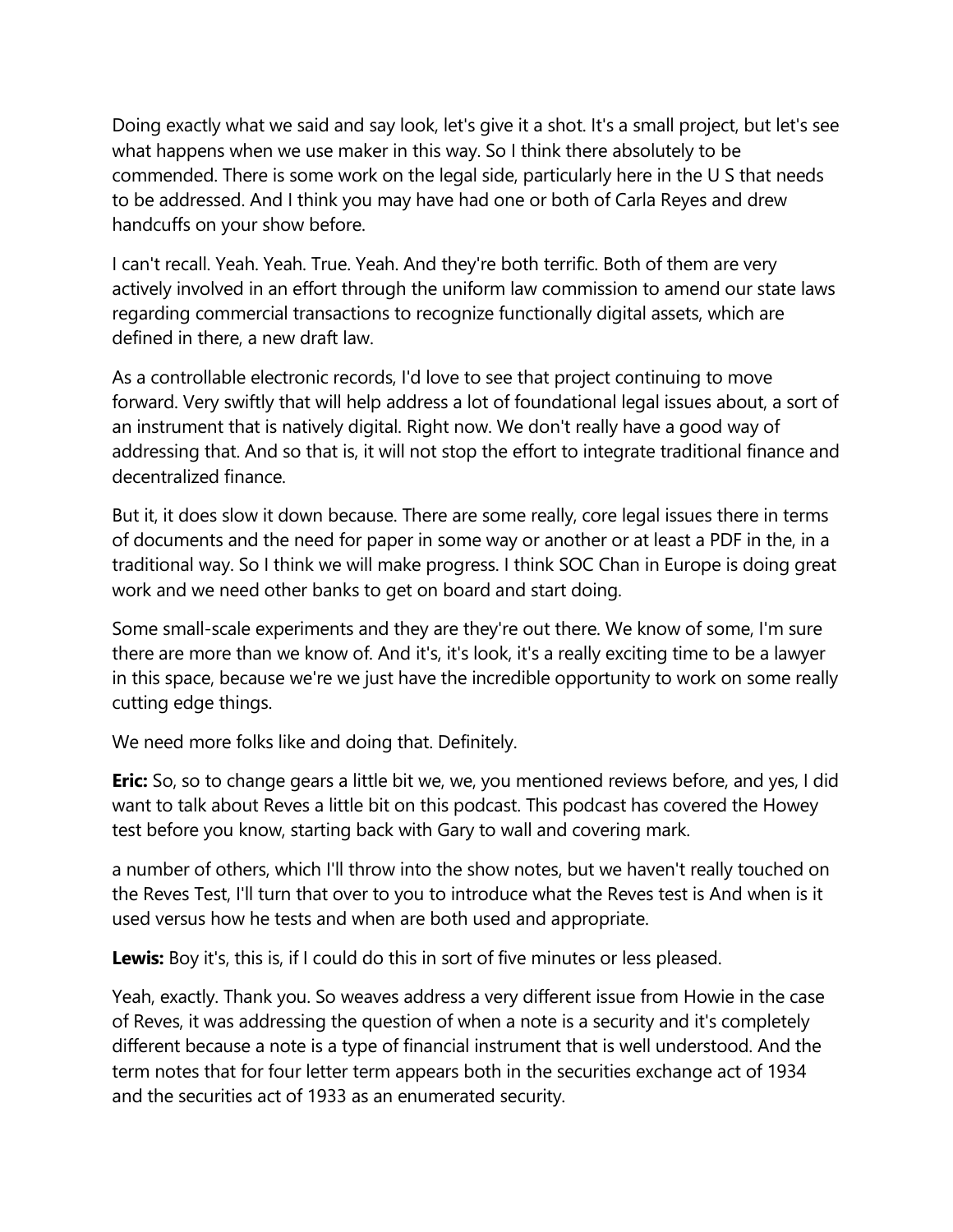So right there, we are dealing with a very different type of situation. When you see something that is, as a matter of state law, a note, the question arises is it the type of note that should appropriately be characterized as a security? Both at 33 and 34 acts make clear that the various defined terms are securities unless the context otherwise requires.

And the whole battle that ultimately led to the Reece case was on when the circumstances otherwise. The difference between Howie and Reves is there is nobody labels, anything in investment contract. So you have no way of discerning where investment contract is. Whereas notes are labeled notes are they're readily identifiable as notes.

And so the question that a court. I struggled with really since the 33 act and 30 frack were adopted, I was when should a no, not be a security. And over time there were three different circuit based tasks, the primary task by a long measure in most circuits before Reves was known as the commercial versus investment purpose test.

So it was a very straightforward sort of test. Is the note something, that's more of a commercial in nature. Or more investment in nature. And you were supposed to figure that out best as you could. And it was more investment in nature than it was the security of the port commercial in nature.

A couple of states had used a risk capital test, which is it's not really how the note is used is how the proceeds are used. If the proceeds are being used as a certain way to provide risk capital for business. Then that should be considered a security regardless of how widely the node is disseminated or other factors.

And then finally, the second circuit was stood alone with what it referred to as the family resemblance desk, yet a third way of answering the question. When should a note not be a security? And the Reeve's court ultimately adopted the second circuit's approach and said let's look at, I think it was about five or six different types of notes that at least the second circuit and ultimately the Supreme court, we're definitely not security.

And those were private notes and private contacts notes in the connection of a mortgage financing you know, and other sorts of things, let's look at those and then ask, is this, one of those notes and if it is then it's not a security, good to go. If it's not one of those specific things.

Does it bear a family resemblance to one of those specific things, and then it gave you a bonus three-part tests. Thank you, Supreme court for other tasks to apply. And so you can guess this didn't really resolve things adequately. The main difference though, between Reves and Howie is that. When working participants see and know they are on notice that they could well be dealing with the security.

And so they have the ability to evaluate at that point and take sort of precautionary steps to deal with the instrument as if it might be a security. Although, when a note is, or is not a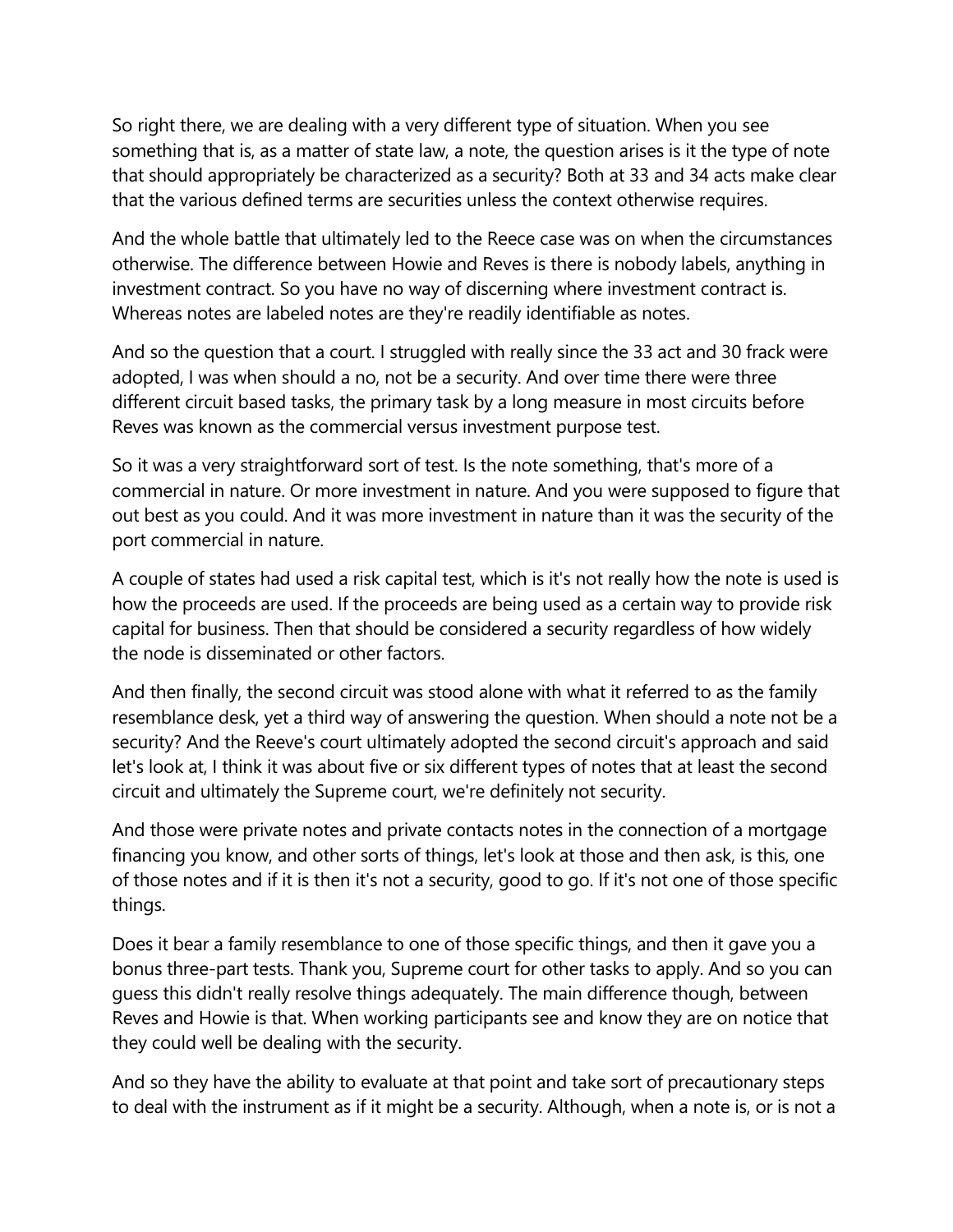security is a problem. It's nothing like the kind of problem that the investment contract or how we test presents because it's, self-evident from a note, if I may add one subtle detail, the two definitions of security and the 33 and 34 acts are very similar, and courts have repeatedly said they should be running as if they are functionally the same.

Okay. All well and good, but the 33 act has an additional three words, which are not in the 34 act and that's evidence of indebtedness. And so one does have to ask themselves, why did the Supreme court, excuse me, the Congress, forgive me. Why did Congress include evidence of indebtedness in the 33 act alongside the word note?

Clearly evidence of indebtedness had to be something other than note. And so that does raise some issues, which I would. I don't think we need to go into here as to what exactly those words mean. If they mean anything at all. It's important. Also, since we're speaking to a lot of lawyers here, that people will remember that posture of the Reves case, the Reese case was actually a 10 B five case.

A farmer's cooperative had defaulted. On a note, their financial statements have been audited. And the audit potentially had deficiencies. And the question was there a material misstatements or emissions made in the sale or of a security under the 34 act? So the Reves case never even touched upon Devin ends of indebtedness as a defined term.

Also in Reves. It was actually a note. In fact, it just looked like a note, but I think these are some important things. Just when lawyers are. Going back and reading the case to, to think about as you go. So I don't know if that was six minutes, but hopefully that's punchy.

**Eric:** So let's actually link the Reves tests back to Defi because, Defi, you we talked a little bit about you know, the trading of Digital assets on Defi, but Defi is obviously so much more than just a than just trading.

There are also opportunities to create lending arrangements. We might, people might package it the same way people might say that's an NFT, whatever, but ultimately, there's this notion of trading as almost as a you know, there's something of utility that we're turning, but then there's also leveraging it for.

For lending purposes, how does the Reves test either facilitate the model that you're anticipating in terms of permission, non-permissioned, or something that, when you think of this model, it's not necessarily one of the first areas you think is going to be embraced.

You

**Lewis:** know, in, in pure Defi, there are no notes. So good starting point, a note as an instrument. And that's why it turned out to be useful that I was talking about the uniform commercial code known as written on a piece of paper. So an instruction given to a network, computer of computers which is all a token is, is simply.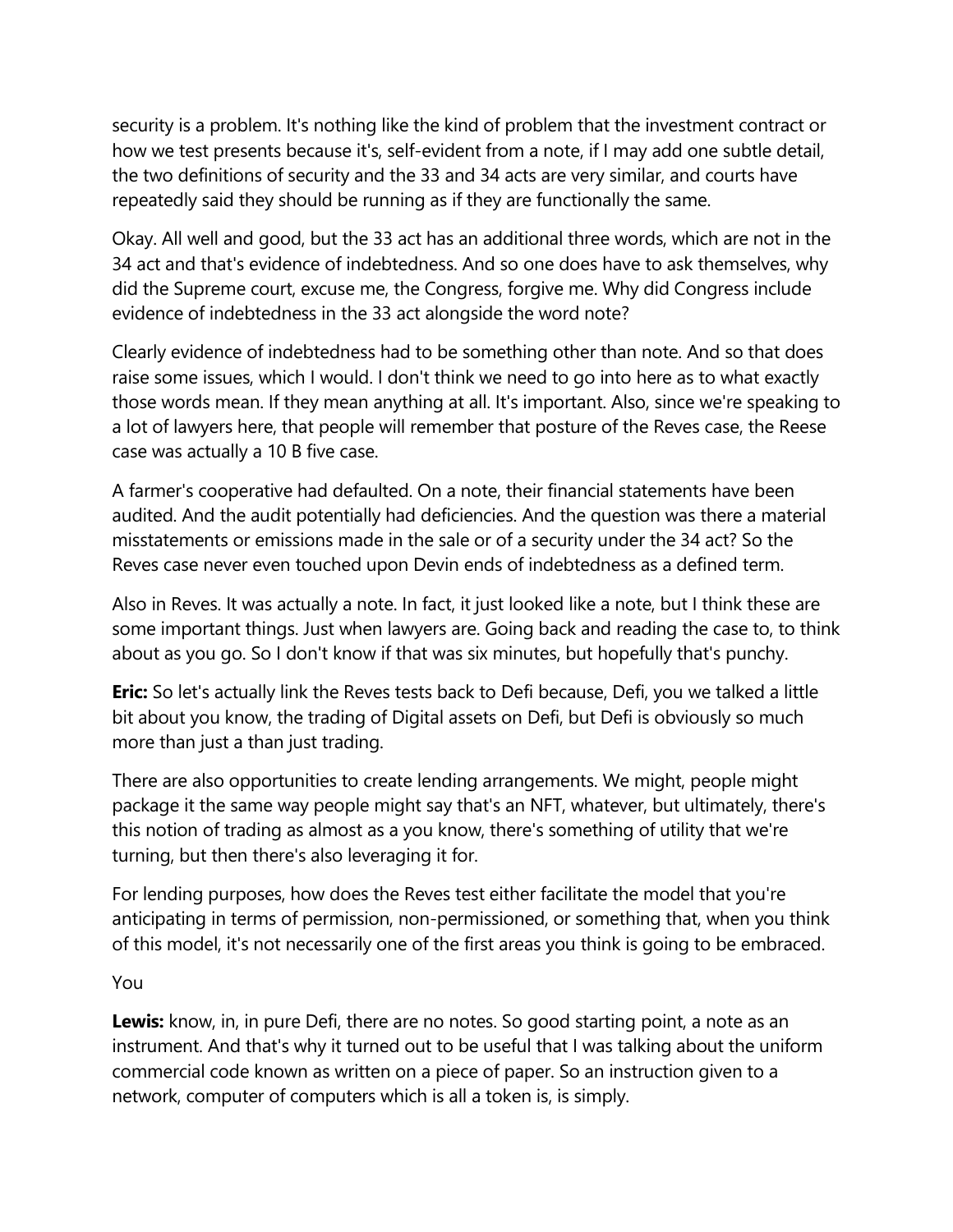Not a note. So there, there are no notes. There may or may not be evidences of indebtedness. And that's an interesting and challenging question of which there's very little case law, I think, as a principles basis though, I think there are concerns about how do we understand our securities laws in the context of activities that occur in Defi?

And I would say that's, that's an emerging discussion at should have, I think Point has been made frequently by some of the larger lending platforms that, that, we loosely use the word lending, but this is not lending, that happens on these platforms in the traditional sense of I don't have enough money.

Cause I'm here at the bar and I drank too much whiskey and I, at the end of the night, I say, Eric, can you spot me at 50 or something, man? Cause. I don't want to wash the dishes tonight and you lend me the money that's lending. A bank might lend the customer money to buy a house. Auto manufacturer might lend somebody money to buy a car.

The lending occurs generally speaking, when someone who doesn't have enough money and wants to do something. You, you know, gets money today, which they will repay through economic activity in the future. That's not what occurs on these platforms today, as I think people who know Defi understand rather these are more different types of exchanges where you may lock one digital asset in a smart contract and be given access to another digital asset.

I I'd argue that's not necessarily lending. Probably not lending at all. It's another type of activity and the law needs to catch up with how we appropriately characterize that activity, but it is very different from lending. And certainly it's not a note in almost every case query, whether it's an evidence of indebtedness that's its own.

**Eric:** Okay. So, but in classifying some of what I would call Defi applications that actually seek to leverage I would say, not the model that you referenced of locking one digital asset necessarily to, to, to, to, to, to get another one, to you look at, dApps like a centrifuge or tin lake or even maybe some of the RWA real-world asset initiatives of maker, which may or may not, I wouldn't necessarily fit in this category is a centrifuge and Timberlake.

Do you see those types of models, gaining adoption in the permission and permissions or non-permissioned, space that you're talking about? And maybe, maybe we should define a little bit what centrifuge and tin lake is doing, but basically facilitating lending on for realworld assets, where basically, it.

Your, it could be a house, it could be anything you borrow the money. And then you're basically there's a pool of participants that put money into it. So I'll kick that one over to you to sort through,

**Lewis:** You know, Eric, it's a fantastic question and it's almost like we planned it, but we didn't you know, from starting off talking about the financial crisis.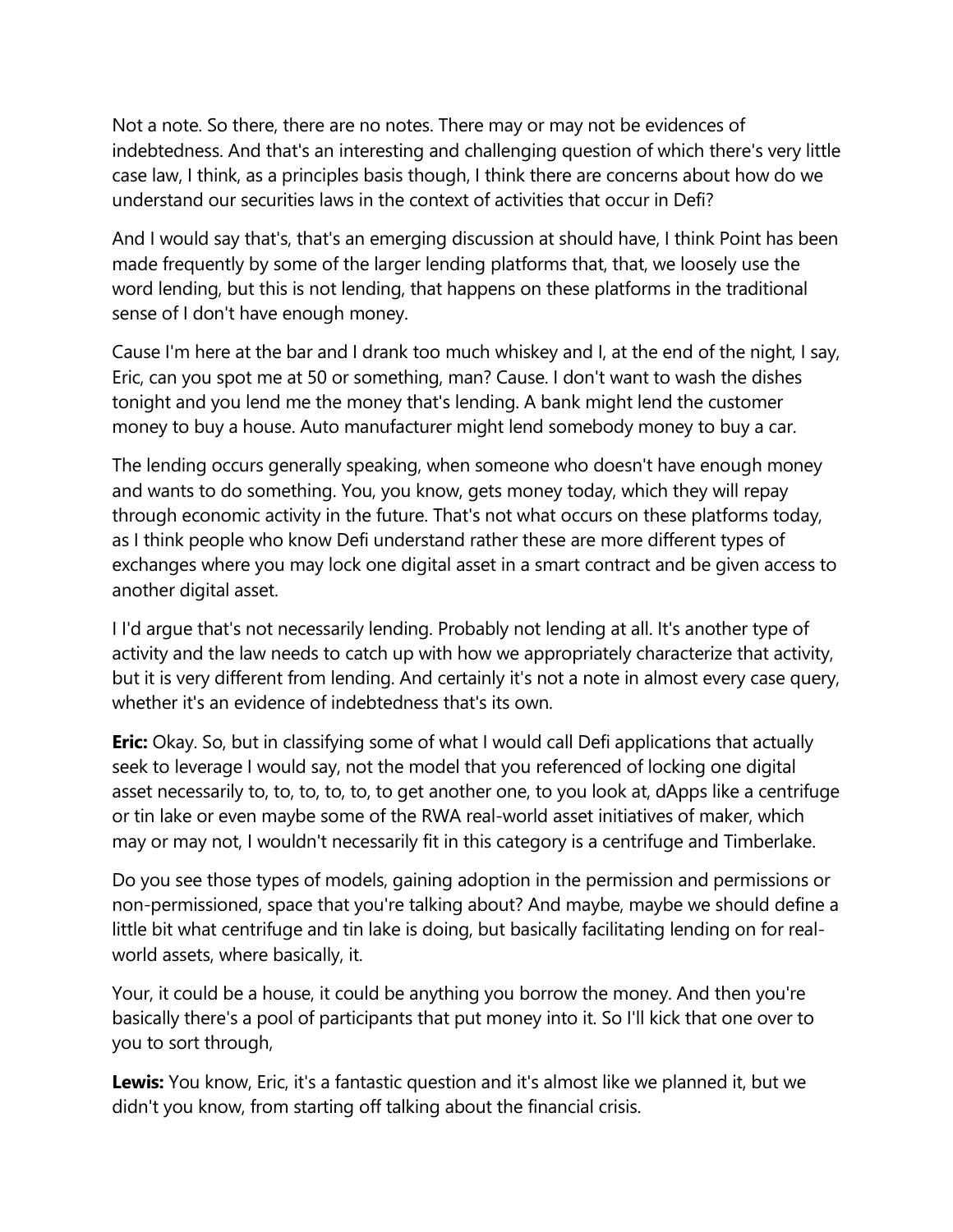So one of the, most central, products in the. Crisis really that many things wound up revolving round was called asset-backed commercial paper and you are probably familiar with this product. And so it became very, very enticing. Yeah. Yeah. I became very, very in placing to effectively.

Borrow short and lend long. So when you borrow for a very short duration, typically the financing rate is very low. When you lend for a long duration, typically the return is relatively higher. And so this maturity transformation. As regulators refer to, it became a very intoxicating kind of tool for financial institutions who replicated this over and over again in particular financing, 30 year mortgages with 30 day commercial paper, I think without commenting specifically, some of the real-world asset plays do need to be really careful and mindful that they're not replicating some of the problems of the past by financing.

Longer-term. Particularly assets that may become illiquid in many of the same ways that subprime mortgages became illiquid with, you are effectively short-term IO use from tools like banker. So I think those are our projects that I would say really need to be very, very, very. Very careful about what they're doing.

# Right?

**Eric:** From that, I take it that is not where you see the first adoption coming that probably needs more, more regulatory oversight and thoughtfulness, as in the context of institutions adopting it. Because arguably if institutions adopted, it would just accelerate those balance sheets.

**Lewis:** Yeah, I would say so. Think, I in complete fairness that, obviously as you alluded to before what SOC Shan did through their forge sort of business unit was financed through maker. And in some ways it does fall into that category. I think you just, you need to be really careful in doing it.

I think it is exciting. And I think conceivably, it can be done in ways that are appropriate, but it's not an area in which you would just let's Hey, everybody let's pile on the party and via board aid. It's not that kind of thing at all. That's not where you want chat to be going, send Chad somewhere else, please.

That's, that's there's a lot of risk associated with

**Eric:** that activity. Yeah. And when it gets, when it starts going into institutional adoption, then you get into the fancy financial engineering.

Absolutely.

**Lewis:** That's right. Those are not things that. That you want a mix for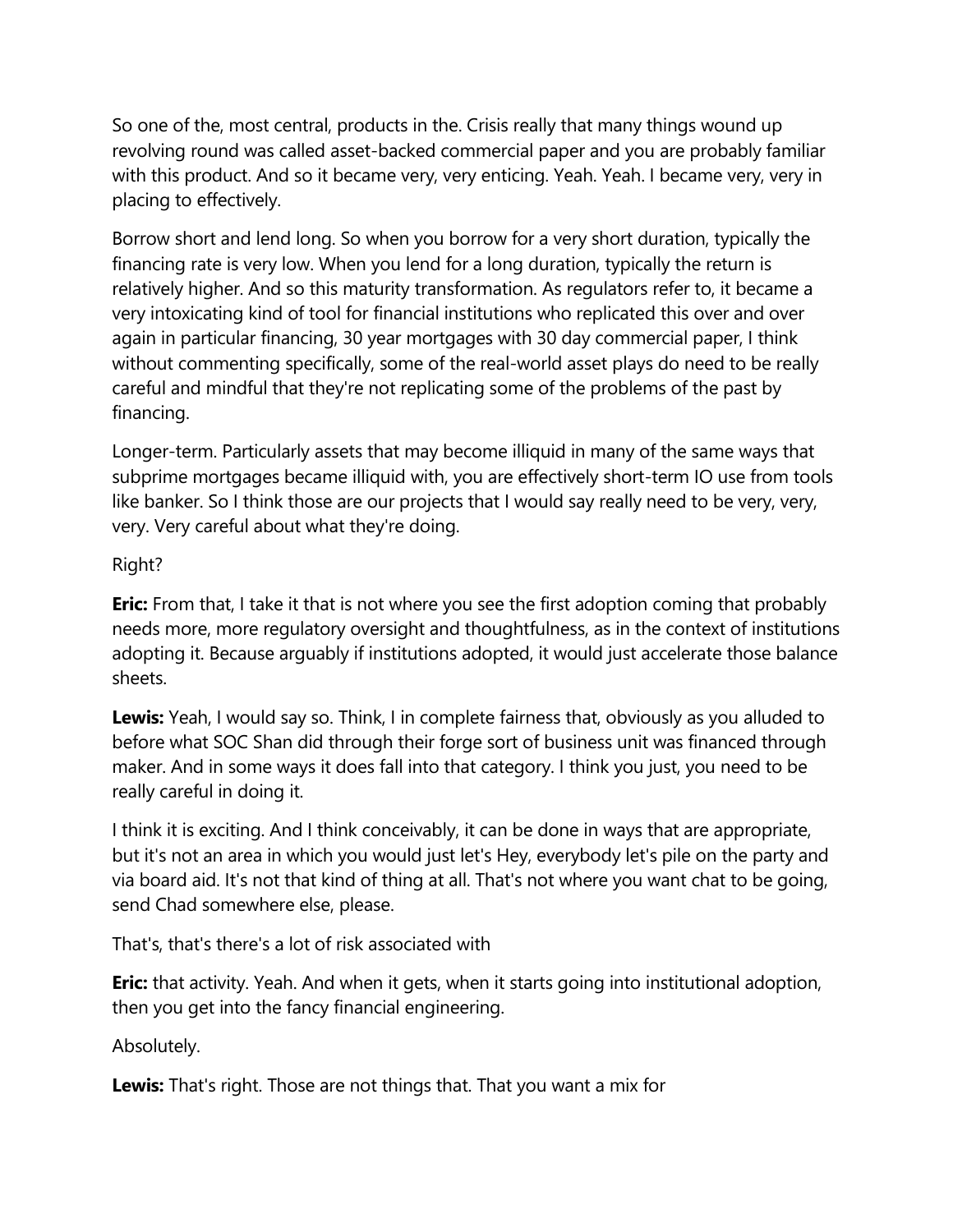# **Eric:** sure.

So this has been an exciting discussion. Are there any things that we didn't touch on that maybe in the context of your article or in the context of the discussion that maybe you thought we should explore a little?

**Lewis:** Yeah, I not quite an out, cause I don't think we touch on NFTs directly in the article, but I do want to give a shout out to the world of NFTs and not just because, sort of it's the hot thing today.

I'd actually tweeted about this. I was very proud of this, I think back in. Like late 7, 20 17 that that NFTs were really the beginning of the blockchain era. And that's because and Eric, you've probably heard me say this before. We are in the kind of crypto blockchain community or get past the regulatory hurdles that we see before us as looming so large, the way.

Kind of put it as a is my particular websites. We have to win the Thanksgiving table. What does that mean? We have to get real folks. We're not in the crypto bubble that we live in to say, wow, digital scarcity makes sense to me. I feel like I can do something that I couldn't have done before because of it.

And as a result, I'm actually either creating new economic activity or engaging, or my life is better in some way or another. Not just because number one, Which is not a bad thing, but we need to get, that, that folk, those folks beyond the crypto bubble NFTs really are the way to do that. To introduce people, to the idea of digital scarcity, blockchain, public blockchain technology is absolutely essential to the very concept of NFTs that you can own something through a public record that everyone can see and can be transferred smoothly and easily without trust.

As more people understand what NFTs can do and start to expand the way they engage with NFTs. More people are downloading Metamask, they're getting engaged. They're only ether. Now they're figuring out what Solana is. Oh, that's better. That's worse. They're using side chains now they've owned some crypto and they want to hedge it a little bit and they're coming into.

The world of digital assets in the right way because they're using it for some productive activity. I'm particularly excited by projects as up to us as loot in which people sold NFTs with just words, lists of words that you know, were designed to be creative you know, other things, I'm them, I'm excited about projects with.

Some of the board apes are being used to generate a whole new kind of worlds of stories and different things. The crypto fund guy, whatever they're called are doing incredible things. There are all these projects now that are just driving creativity. And ultimately that will redound to the better.